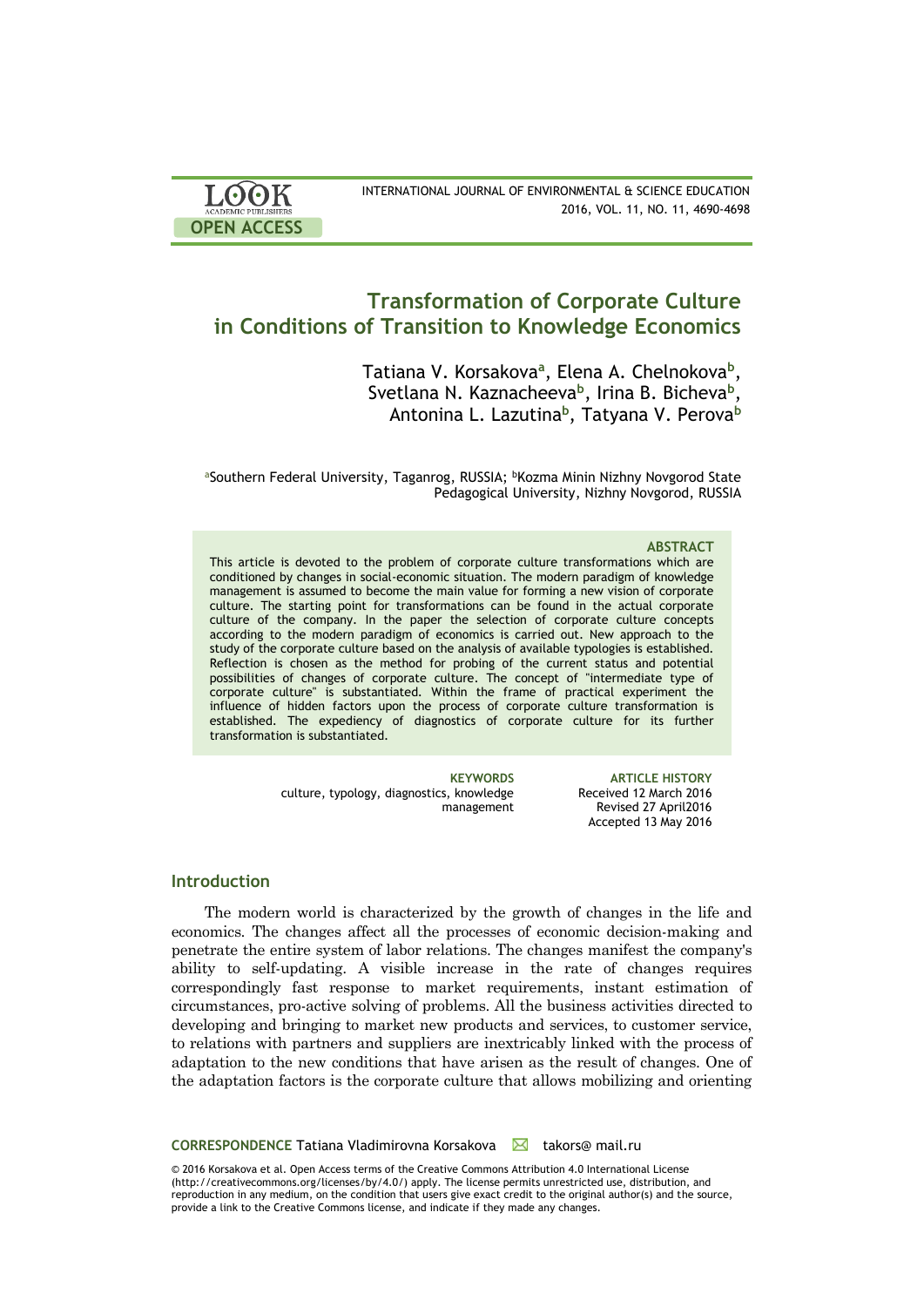the company and each employee to achieve common goals, and thus plays an important role in the economic success.

The transition to the concept of Knowledge Management in the economics has had a huge impact on changing approaches to the formation of corporate culture. One can talk not about a complete transformation in certain cases, but the adjustment of the existing cultural features that ensure the circulation of information and knowledge within the organization is required by the most of the companies today. Corporate culture provides determination of participants' values, gives them conscious choice that allows building productive relationships within the company and interaction with the environment.

The nature of corporate culture is provided by the existence of different value systems, the possibility of an independent choice of values and the alignment of their hierarchy. However, everyone has to build relationships with other people in the organization, and this requires certain rules and regulations that are emerging under the influence of values. Focusing this choice towards the value of knowledge contributes to the performing of company's tasks. Corporate culture is designed to create a favorable environment for creativity and to realize the full potential of each employee that allows him to bring the matter to real result (Gates, 2007).

In practice each organization bears the features of different types of culture. That is why the manager who has taken up the challenge of building the intellectual capital and of efficient use of human resources has to identify the dominant type of existing corporate culture taking into account the developing trends of modern economics (Loginova, 2011). However, this solution is difficult due to the specific correlation of corporate culture with the set of latent factors of business functioning. It is only possible to outline some framework of this or that corporate culture by comparison with the real existing typology and thus to develop the strategy for future action. Current state of the corporate culture of the organization becomes the starting point of purposeful movement to the formation of the adequate corporate culture in new socioeconomic conditions.

# **Literature Review**

Researches in corporate culture have a fairly extensive history. Our goal is to find out the approaches that can be implanted into the contemporary economics. In the early 30s within a famous Hawthorne experiment, it was found that labor productivity was heavily influenced by "hidden" psychological and social factors (Mayo, 1933). Scientists have formulated guidelines for a corporate culture which are suitable nowadays:

- Individuals have unique goals and motives.

- Human beings' problems can't be simple.
- Personal problems can affect productivity.

Their conclusions became the kind of impetus for further attempts to study the needs and behavior of employees in terms of the culture of their organization.

By the 1980th corporate culture had been defined as the totality of the following features (Deal, Kennedy, 1982):

- Dependence upon the external business environment.

- The presence of a comprehensive system of values that are shared by the staff.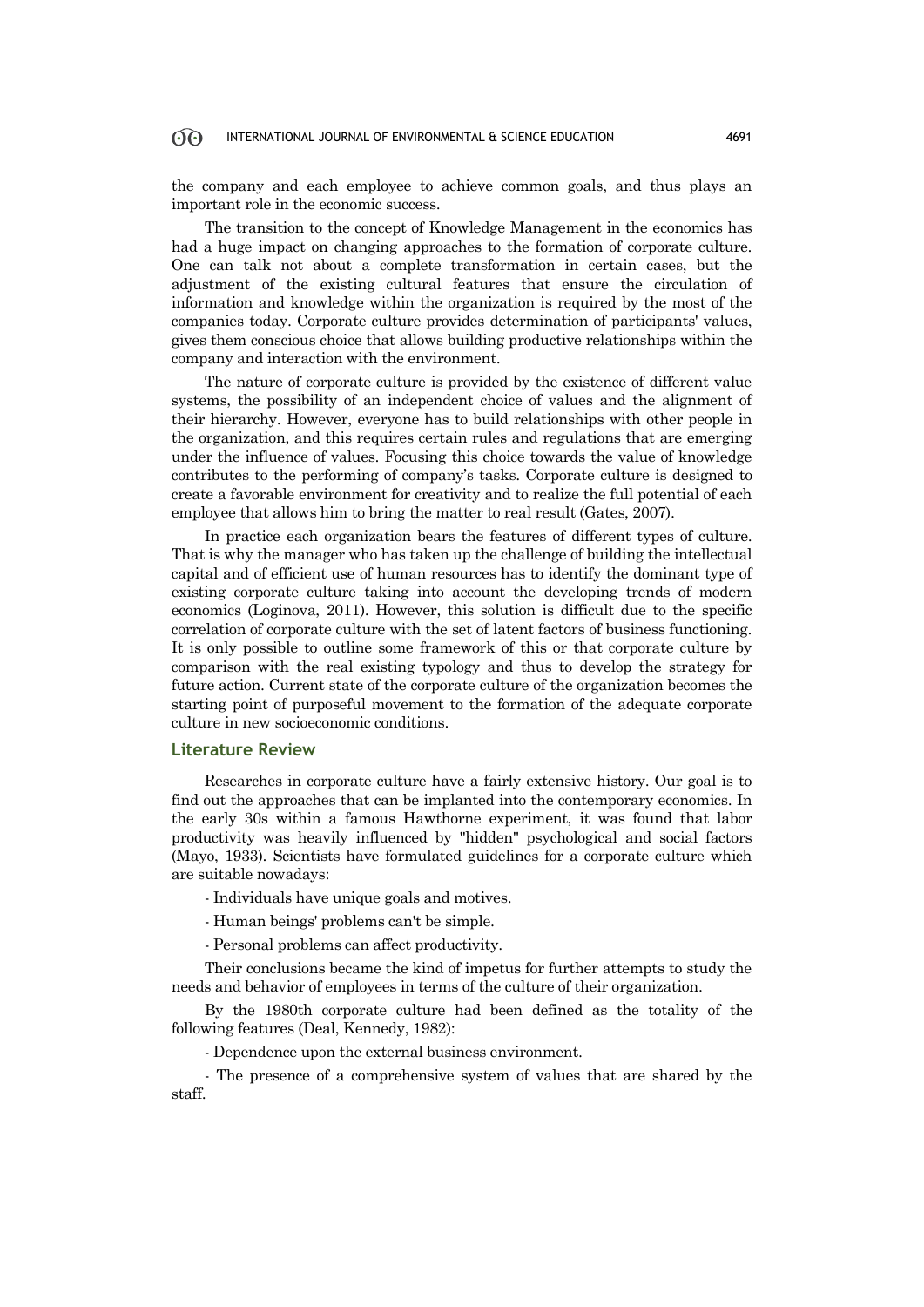- Personification of values.

- The establishment of behavior standards.

- The internal environment suitable for the transmission of values.

The classification of a corporate culture based on these features affords the following types:

- Tough-guy - culture or Macho-culture (World of individualists who regularly run the risk and recognize if their actions are right or wrong rather fast).

Work hard/Play hard - culture (Action and game - the basic rules of this type of culture).

Process-culture (There is no focus on what to do, but on how doing it).

Edgar H. Schein updated his understanding of culture and demonstrated the crucial role that leaders played by applying the principles of culture to achieve organizations' goals. He showed how to identify the cultures at any stage of the company's development (Schein, 1992). He represented the corporate culture in the form of a pyramid: at the top level, there were visible organizational structures and processes; in the middle - shared values; at the bottom - cognitive mechanisms.

Charles Handy argued that the key to successful organizations lied in a better understanding of the needs and motivations of the people (Handy, 1988). We pay special attention to his classification of corporate cultures which is based on power, role, task and personality in our research work:

Power culture — the head is dominating and all powers are concentrated in the center. Employees are implementing the prescribed policy. There are not many formal rules of the organization, but strict codes of conduct and labor are implicit.

Role culture — the job is determined by the clear and detailed descriptions and other formal requirements.

Task culture — the focus is concentrated on the successful completion of tasks or projects, the emphasis is on the integration of resources and staff to carry out the work. Employees are evaluated according to the contribution they can make to the job. They usually work in teams that allow productive use of various combinations of knowledge and skills to achieve a common goal. Such organizations are characterized by high adaptability to changes in the environment, as the teams have the ability to switch quickly to new projects.

Personal culture — the activities of employees significantly affect the wishes of individuals - members of the organization.

We find the important methodological support for our research in the organizational model type Z which shows the importance of integration processes in the economics and creates an efficient variant of the corporate culture in a company (Ouchi, 1981). This model is based on seven variables of the corporate culture:

1. Liabilities of the organization in relation to the employees.

2. Evaluation of the work done.

3. Career planning.

- 4. Control system.
- 5. Decisions making
- 6. The level of responsibility.
- 7. Interest to the person.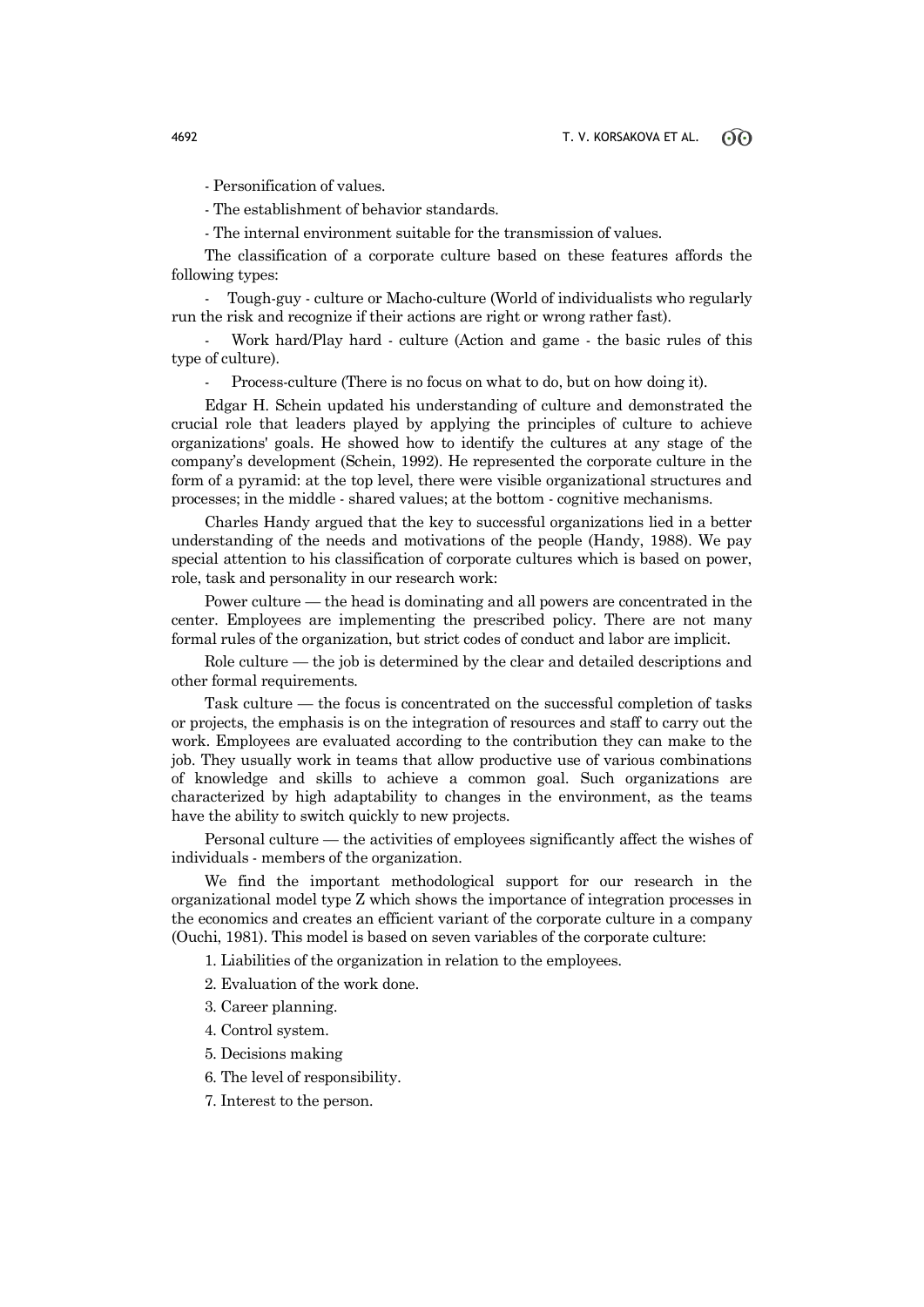When considering items of corporate culture we have tried to highlight the theoretical schemes which reflect our approaches to the study of this phenomenon in the contemporary socioeconomic situation.

# **Methods**

Some methodological orientations are of great importance in the definition of the main strategic lines of activities for the development of the corporate culture. A successful company must harmonize the external and the internal space of its employees and ensure the integrity of its development in a variety of activities in the unity of intellectual, emotional, social experience. Corporate culture is one of the most effective resources for solving this problem. In turn the emergence and development of the cultural forms of activity are determined by adequate integrating factor - "the basis" of the social space of the company.

Values play a decisive role in the lives of people at all times. In the modern world they have the functions of orients; they form a complex world of meanings and symbols that are the basis of individual or collective judgments and actions. They have regulatory and normative components. The values contribute to human world stability and organize a purposeful human activity. In some sense, the values are the targets of the individuals and society; they are the criteria for assessing any cultural phenomenon.

The transition to an innovative economics is the imperative of modern development. So the value of knowledge becomes the key element that affects the employees, forms a unity of views and actions and helps to achieve the objectives of the organization. This value should be declared in the corporate culture and the way to embody it must be found. So it is possible to create an environment where knowledge management will ensure the results of content, technology and conditions to satisfy needs of all its subjects of self-realization and self-development (Korsakova & Korsakov, 2015). Following this approach we choose reflection as the method for probing of the current status and potential changes of corporate culture. Reflexion always generates new knowledge (Lepsky, 2010).

One of the common means of describing the organization's culture is a typology that classifies different cultures according to certain design features. As the most appropriate typology of corporate culture in terms of value orientations of personality we have adopted a typology proposed by Charles Handy. This typology reflects the idea of polarity of two types of culture: Power culture and Person-Role culture. Task - culture can be regarded as the "golden mean" which implies the harmony of distinct individual optimum of performance. It means that the probability of existence of organizations with a "pure" type of corporate culture is extremely low (Tihomirova, 2008). The most often we have to deal with the so called "intermediate type". But within the framework of solving the problem of corporate culture, it is necessary to emphasize the difference of terminological concepts of "Formalized corporate culture" and "Formed corporate culture ". It is possible to speak either about the degree of corporate culture formalization, or about the extent of its formation. It is accepted in our study that these two variables are not associated with each other. The corporate culture not matching any of the selected types may exist in the organization. It is a kind of variant of intermediate typology that is created thoroughly enough. So, it seems we have the need to assess the accuracy of certain qualitative tendencies in the direction of one of the selected types. On the basis of "knowledge economics" methodological orientations, we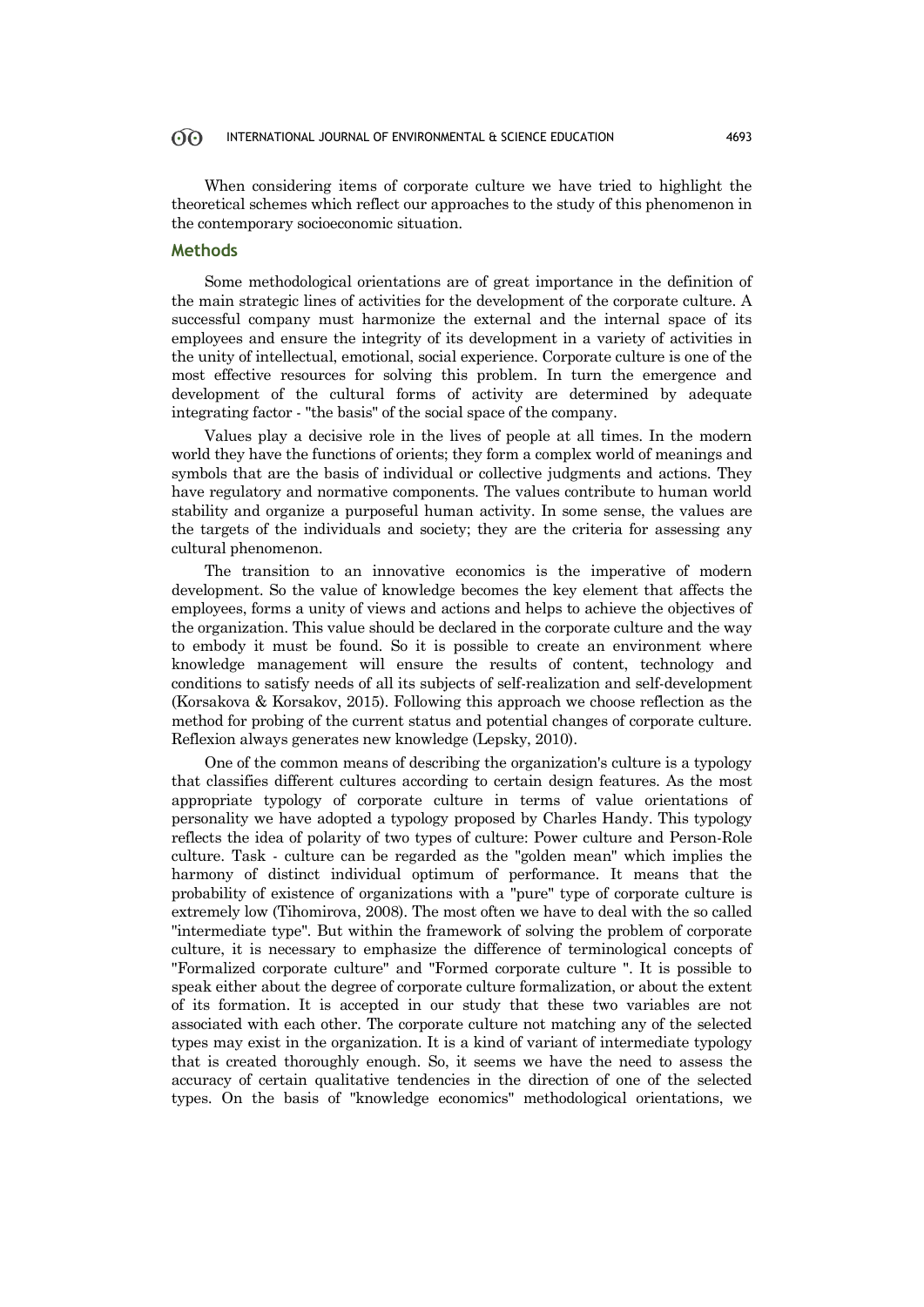assumed it possible to use the methods of assessing the "awareness of the knowledge internal environment" as the way to the corporate culture of Task type (Yasvin, 2001). Taking into account that there are four types of intermediate culture into a functioning of the company, we have accepted the objective to determine them (Figure1).



Figure 1. The intermediate types of corporate culture

On the horizontal axis there extreme points are indicated by the "P" and "R" (Power-type and Role-Personal-type). The middle position corresponds to "T" (Tasktype). Intermediate types of corporate culture are shown with rectangles 1 - 4; trends of qualitative changes in the direction of a particular type of corporate culture are designated with arrows above the rectangles. The conditional factors designed to quantify the obtained empirical data are introduced with: K1 - factor of culture formalization; K2 - factor of its creation. Both coefficients can be expressed in percentage form: 100% of K1 will indicate the degree of qualitative changes of trends; 100% of K2 - the degree of formation.

To determine the capacity of achieving the ideal result of the production process as a criterion of corporate culture some questionnaires based on the selfdetermination of personnel were produced. Respondents (top managers, line managers and staff) were offered cards of questionnaire containing brief descriptions of options for Power-culture, Role-culture and Task-culture. In the process of diagnosing respondents were asked to choose one of the options with respect to each of the three characteristics presented. They had to put these characteristics in some hierarchy according to situation of corporate culture in his organization.

The predominant type of corporate culture was determined by the majority of evaluations marked "X - is typical". If the predominant type turned out to be Taskculture the final result would be regarded as an intermediate type with a tendency towards the qualitative changes to the Task-type. Its location on the axis was determined according to the type that scored the majority of evaluations "F - has fitted some signs"; if it was a Power - type, the organization was situated near the rectangle 2, if it was the Role - type the organization was situated near the rectangle 3. If Power-type became predominant the organization was situated near the rectangle 1, if it was the Role - type the organization was situated near the rectangle 4, regardless of the results of other types. We were sure it was possible to affect the focus of qualitative changes in the direction of the Task- type of culture, even if initially they were manifested in a very low degree.

## **Results and Discussions**

In the context of the study it was crucial to focus attention and efforts primarily on organizations' differences on a number of quality parameters and to determine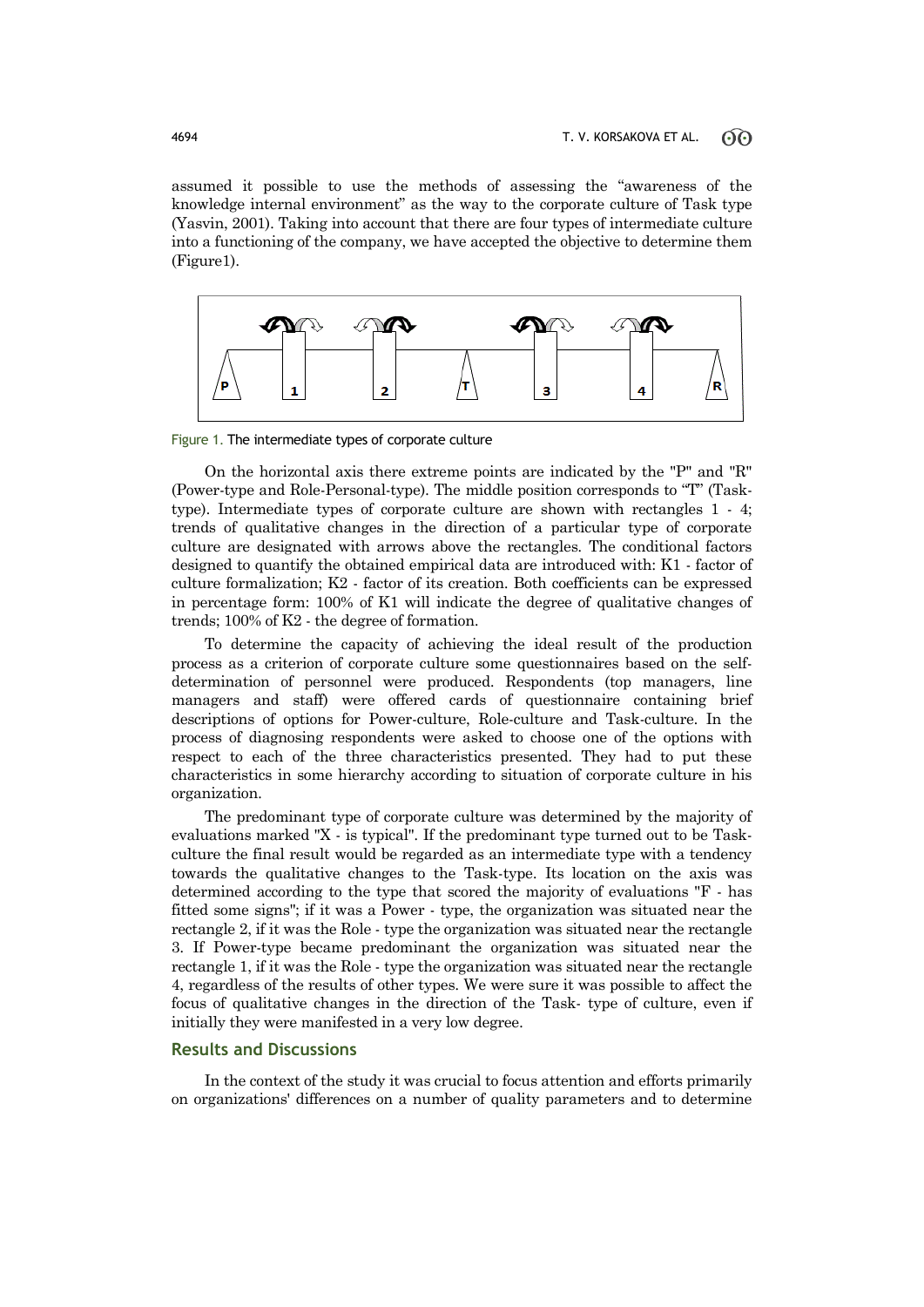the form of the culture type. There were the values of K1 (coefficient of formalization of corporate culture's type) and K2 (coefficient of corporate culture formation (creation) established. Clarity of the experiment required finding significant differences due to this typology in view of the focus on the prospects of the company.

Top managers, line managers and staff were involved in the analytical and diagnostic process. Qualitatively different results were obtained according to four companies. The results allowed identifying them as belonging to different types of corporate culture. K2 values were defined as the average number of respondent's percentage whose views coincided with the final predominant type for each of the corporate culture (Table 1).

| Company | Predominant type of corporate culture | Value of $K_2$ |
|---------|---------------------------------------|----------------|
|         |                                       | 54,1           |
|         |                                       | 55,5           |
|         |                                       | 47,6           |
|         |                                       | 46,3           |

Table 1. Aggregate values of the predominant type of corporate culture (K2).

The task of comparing the position of top managers, line managers and staff had arisen in that phase of the study. It was formulated as a working hypothesis that: a) the groups of respondents would have no significant differences in the definition of the predominant type of corporate culture; b) the greatest proximity of position would be shown by top managers and line managers as they were directly involved in the process of functioning. To test this hypothesis the methods of mathematical statistics were involved. Student's t-test determined the unreliability of the differences in estimation for all three pairs of respondents: Top managers, line managers and staff.

According to quantitative indicators not top managers and line managers had the greatest proximity of positions, but the line managers and staff. It is logical to assume that the difference of positions of top - managers, compared with the positions of line managers and staff is due to a number of factors, which remained hidden for line managers and staff but certainly were obvious to the organizers of the production process.

However, the value coefficient of corporate culture formation (K-1) is the most important in the context of our study. Analytical and diagnostic procedures were carried out in full accordance with the system of criteria for the diagnosis of corporate culture creation (Kuznetsov, 2013).

The group of experts used the following criteria for assessing the personal qualities of the subjects of corporate culture:

- motivational and axiological (professional interests, attitudes, value orientations that can be manifested through a set of indicators such as satisfaction with the realization of his profession, a sense of responsibility for the results, recognition of the value of personal communications);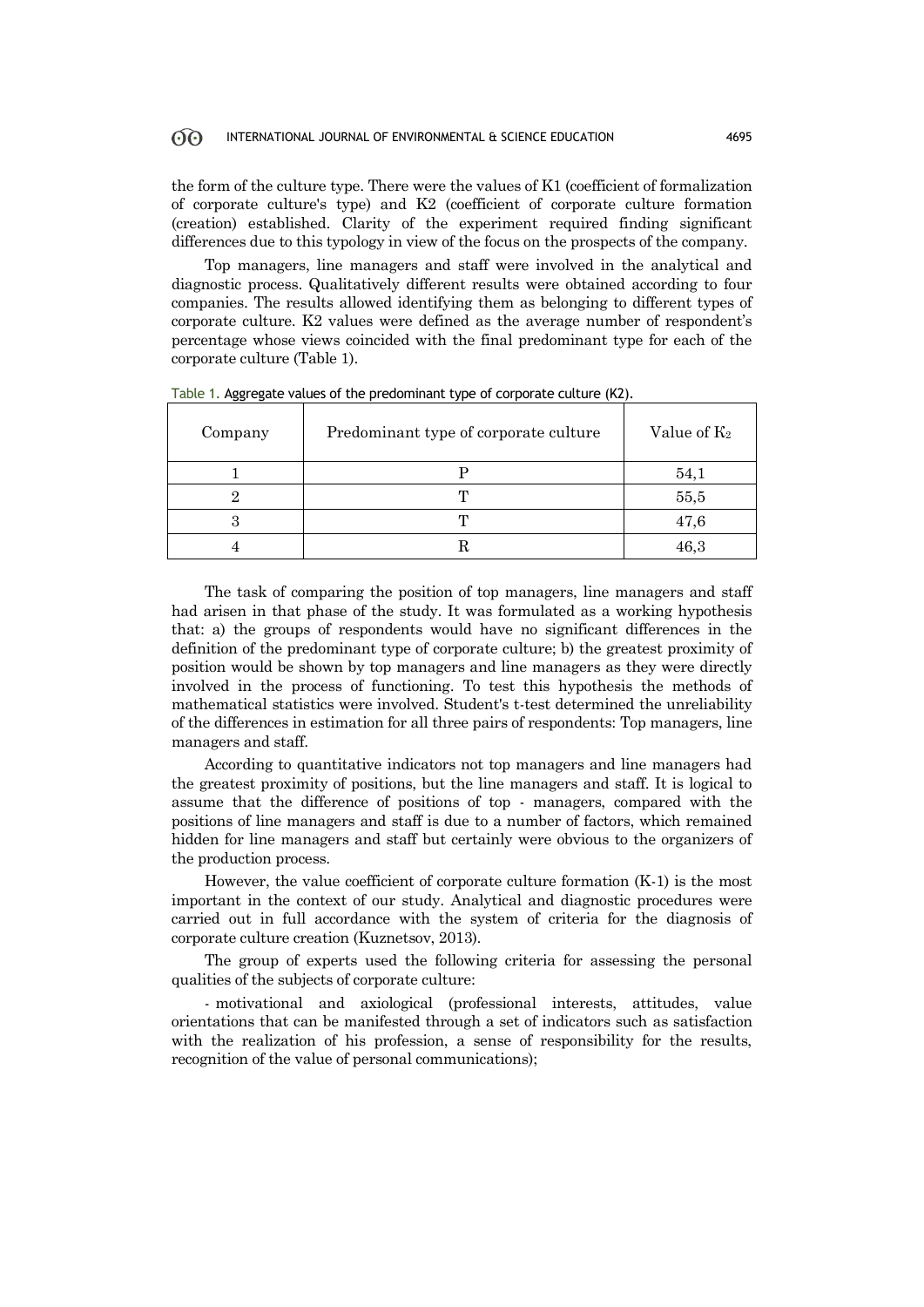- cognitive (assimilation, understanding and acceptance of the Corporate Code, the acquisition of knowledge, skills, experience, creativity, strong-willed qualities, behavior assessment, competency);

- technology (the degree of ability to implement the core technology, to select appropriate techniques and methods for the implementation of activities at different levels);

- behavioral (the orientation of action on the socially approved norms, judgments, values, beliefs, stability and independence of behaviors, the presence of the social position of the person);

- conception of the world (a complete self-reliance, sustainable judgments about the social, moral requirements, ethical norms that underlie social behavior).

Aggregated values of the creation of corporate culture are presented in Table 2.

| ິ<br>Company | Predominant type of | Value of $K_1$ |  |
|--------------|---------------------|----------------|--|
|              | corporate culture   |                |  |
|              |                     | 38,85          |  |
|              |                     | 49,05          |  |
|              |                     | 43,99          |  |
|              |                     | 50.95          |  |

Table 2. Aggregated values of the creation of corporate culture (К1).

We had compared data obtained within experimental activity and presented them in Table 3.

Table 3. Comparative data coefficients of formalization of corporate culture (K2) and the creation of corporate culture (K1).

| Company | Predominant type<br>of corporate<br>culture | Value of K <sub>2</sub> | Value of K <sub>1</sub> |
|---------|---------------------------------------------|-------------------------|-------------------------|
|         |                                             | 54,1                    | 39,44                   |
|         | m                                           | 55,5                    | 51,05                   |
| ٠)      | m                                           | 47,6                    | 47,88                   |
|         |                                             | 46,3                    | 48,72                   |

These data show no dependence of the values of the coefficients K1 and K2. That is the formalization and the formation of the type of corporate culture act as independent of each other variables. The findings of the study make it possible to get a number of fundamentally important conclusions:

1. The starting point for the formation of corporate culture is its current state.

2. Hidden factors impede creation of corporate culture. In this regard the attention to the psycho-diagnostic tools that allow opening the psychological characteristics of the subjects is justified.

3. It is possible to select four types of intermediate culture in a functioning process, but 100% probability of pure Power-culture, Task-culture and Role-playing (personal) - culture is negligible.

4. The greatest proximity of position was shown by line managers and personnel as they were directly involved in the process of functioning.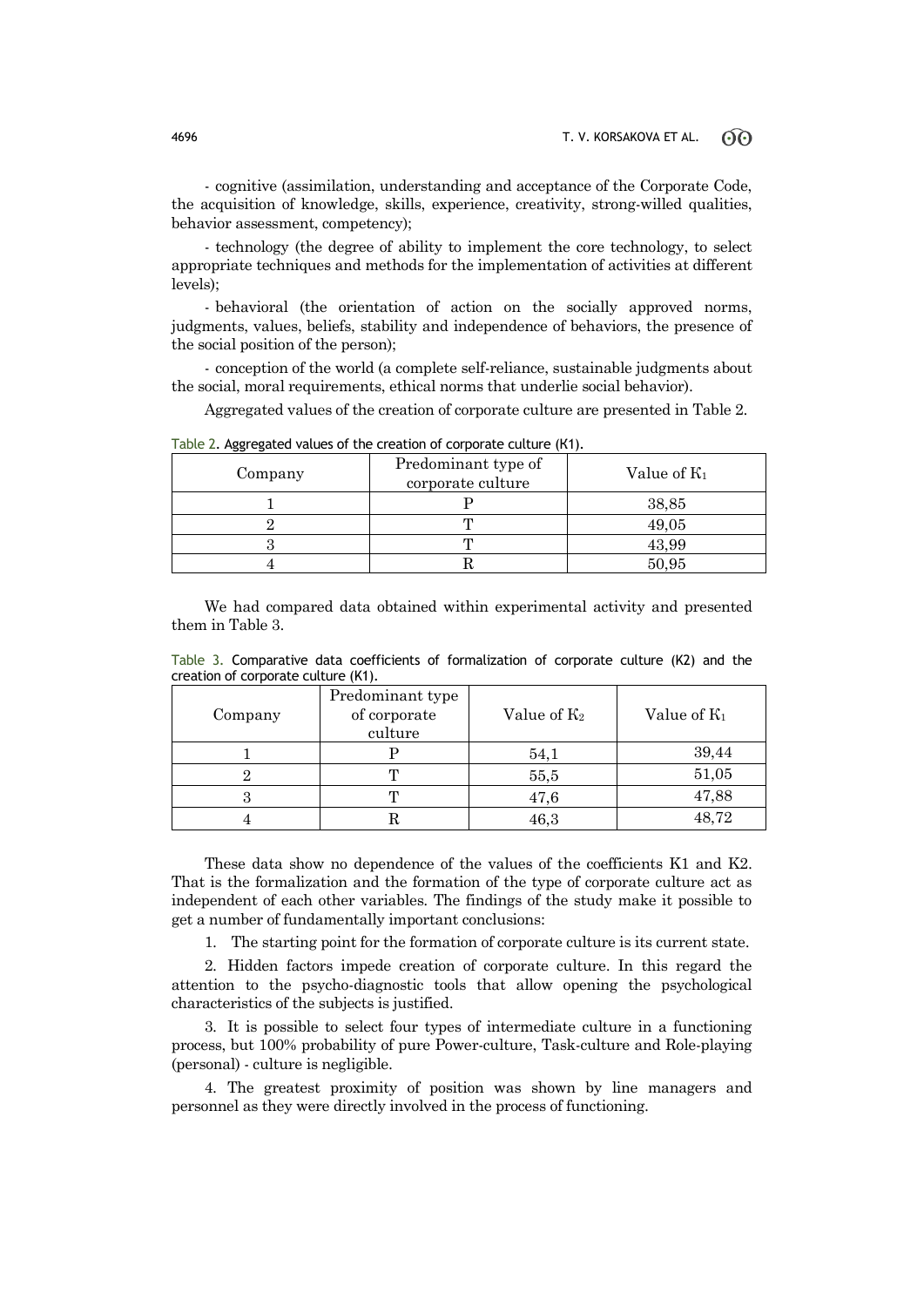5. Uneven formal indicators of existing corporate culture cause uncertainty in the creation of its new particular type.

6. Indicators of formation and formalization of the certain type of corporate culture act as independent of each other variables.

7. There is an inverse relationship between the values of the coefficient of corporate culture creation and opinions of the respondents there: the lower the coefficient of corporate culture creation, the greater the difference in the evaluation of the respondents' opinions.

### **Conclusions and Recommendations**

The complex nature of socioeconomic development has changed the emphasis in the modern approach to the management of the corporate culture. It operates and develops as a complex organism, providing the vital potential of the company. Corporate culture determines not only the differences between the organizations, but also determines the success of their operation and survival in the competition.

The future of any organization is determined by the innovative development: business processes are accelerating; customer needs are expanding; complicated relations with other market players are rising; the changes in the environment grow and become unpredictable. Therefore, the management of the company must be proficient and use a variety of managerial tools for to find new opportunities to develop and strengthen the company's position in the future.

Modern society and knowledge economics makes the management realize that for to get maximum results they need to rely on employees. Knowledge becomes the reference point of the progressive movement and the core values of every member of the organization. Unaccommodating corporate culture does not allow employees moving to a qualitatively new level of skills and personal potential. Changing the role and nature of corporate culture as an integral and permanent part of companies provides positive dynamics of the process of innovation and transformation as an important component of its strategy.

However, the transformation of the corporate culture of the company is a very complex and delicate point. It turns out that on one hand the existing culture can be positive or negative in terms of the goals of the company, on the other - it can't be changed in an instant. It is impossible to cancel or announce the corporate culture, one can only react to changes or develop it gradually.

But the manager can't use the classic model of the transition from the current to the desired state either. The fact is that culture is intangible category and is based on a set of latent factors that can only be identified in the course of a thorough study of the existing type of the culture at the moment. The definition of the desired state of corporate culture that responds to the problematic situation inside and outside the company and adapts to changing conditions depends on the correct analysis of its current state. The analysis of the current state of corporate culture should become the starting point of the long path of transformation, of improving the company's intellectual potential and of generating new knowledge and ideas that can be claimed by the innovative economics.

### **Disclosure statement**

No potential conflict of interest was reported by the authors.